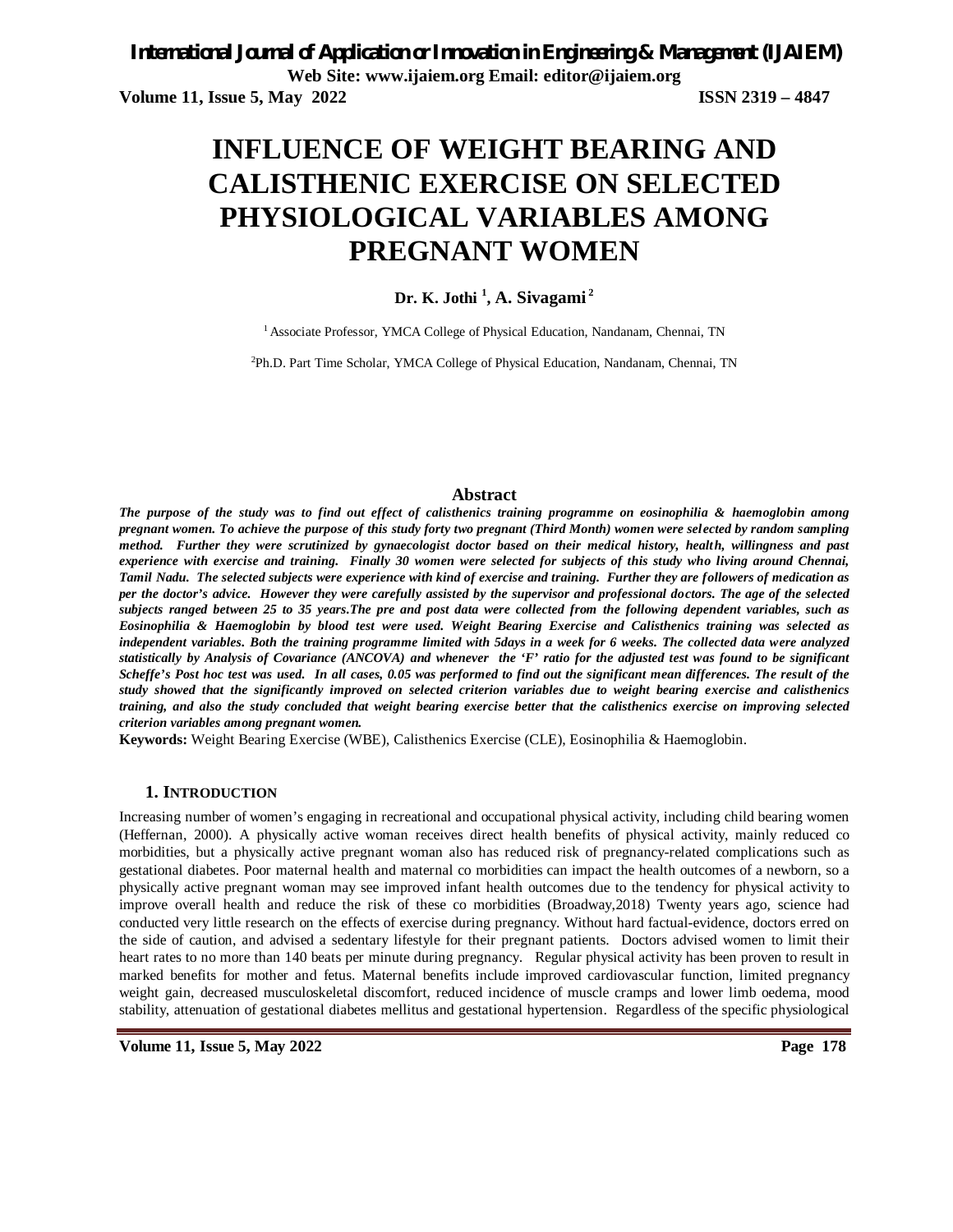**Volume 11, Issue 5, May 2022 ISSN 2319 – 4847**

changes induced by pregnancy, which are primarily developed to meet the increased metabolic demands of mother and fetus, pregnant women benefit from regular physical activity the same way as nonpregnant subjects. Fetal benefits include decreased fat mass, improved stress tolerance, and advanced neuro behavioural maturation. In addition, few studies that have directly examined the effects of physical activity on labour and delivery indicate that, for women with normal pregnancies, physical activity is accompanied with shorter labour and decreased incidence of operative delivery. When pregnant women perform submaximal weight-supported exercise on land (e.g. level cycling), the findings are contradictory. Doctors advised women to limit their heart rates to no more than 140 beats per minute during pregnancy. Calisthenics is a form of strength training which uses your body weight as resistance, rather than dumbbells or barbells. It is a great way to lose body fat, build muscle, and become toned. (Elizabethlangley, 2012).

Weight bearing exercise is the one of aerobic activities involve doing aerobic exercise on feet, with the bones supporting to the weight. Examples include walking, dancing, low-impact aerobics, elliptical training machines, stair climbing and gardening. These types of exercise work directly on the bones in your legs, hips and lower spine to slow mineral loss. They also provide cardiovascular benefits, which boost heart and circulatory system health. It's important that aerobic activities, as beneficial as they are for your overall health, are not the whole of your exercise program (Arthu, 2016).

Calisthenics is a form of strength training which uses your body weight as resistance, rather than dumbbells or barbells. It is a great way to lose body fat, build muscle, and become toned (Elizabethlangley, 2012). Engy Nahas, Amir Gabr (2016), revealed that adding aerobic exercises to medication has better effect on Haemoglobin level and scores of total symptoms of anemia than medication only.

#### **2.METHODOLOGY**

To achieve the purpose of these study forty two pregnant (Third Month) women were selected by random sampling method. Further they were scrutinized by gynaecologist doctor based on their medical history, health, willingness and past experience with exercise and training. Finally 30 women were selected for subjects of this study who living around Chennai, Tamil Nadu. The selected subjects were experience with kind of exercise and training. Further they are followers of medication as per the doctor's advice. However they were carefully assisted by the supervisor and professional doctors. The age of the selected subjects ranged between 25 to 35 years.

#### **3.IMPLEMENTATION**

#### **3.1 Training Programmers**

During the training period the experimental groups underwent six weeks of weight bearing exercise and callisthenic exercises programmers. The duration of training were planned for 45 minutes that is from morning 6.00am on Mondays to Fridays. After completion of six weeks of experimental period, the participants were retested as the pre test. All the subjects involved in this study were carefully monitored throughout the experimental period.

#### **3.2 Statistical Tools**

The pre and post data were collected from the following dependent variables, such as Eosinophilia and Haemoglobin by blood test were used. Weight Bearing Exercise and Calisthenics training was selected as independent variables. Both the training programme limited with 5 days in a week for 8 weeks. The collected data were analyzed statistically by Analysis of Covariance (ANCOVA) and whenever the 'F' ratio for the adjusted test was found to be significant Scheffe's Post hoc test was used. In all cases, 0.05 was performed to find out the significant mean differences.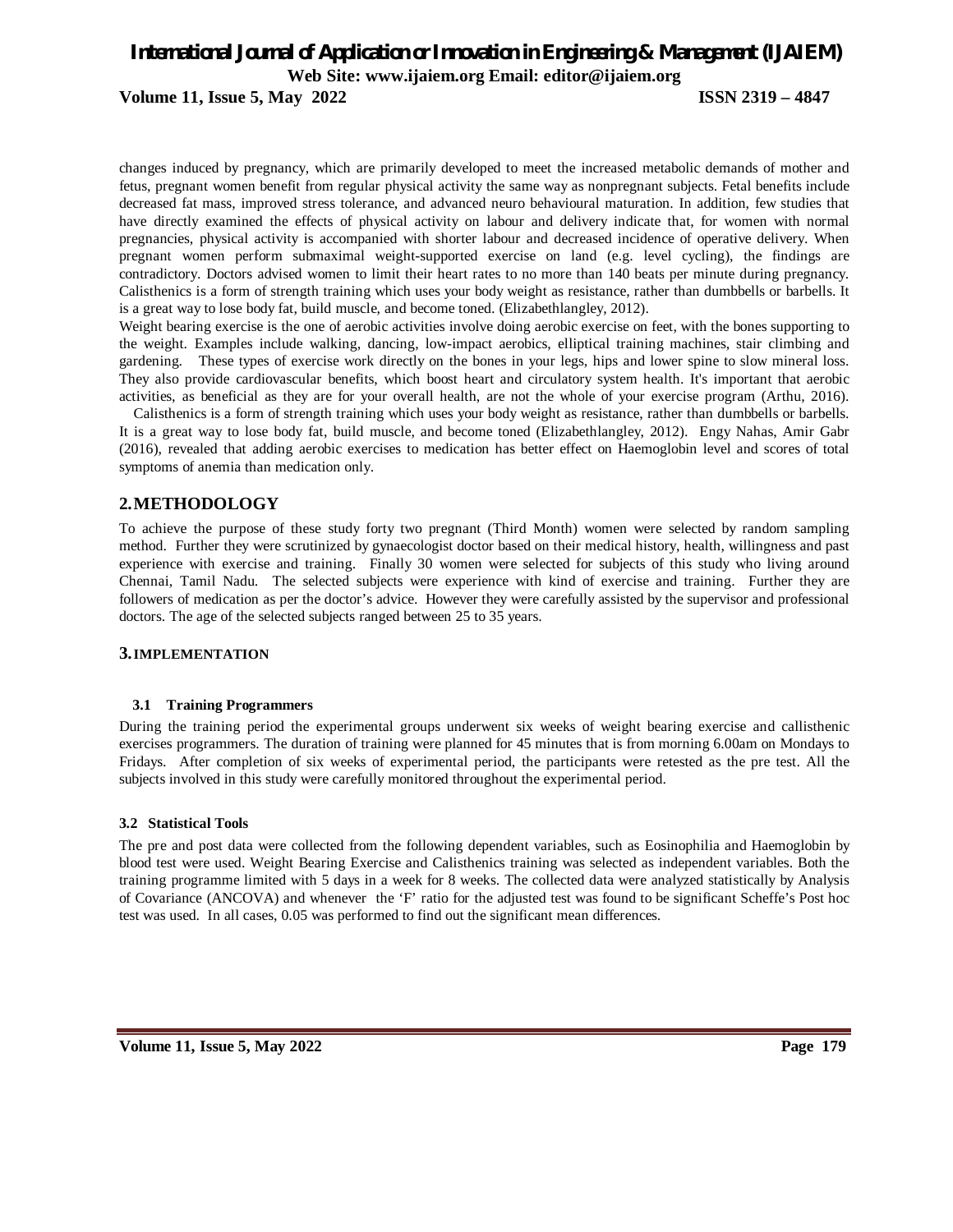**Volume 11, Issue 5, May 2022 ISSN 2319 – 4847**

| Test              | $Ex-I$ | $Ex-II$ | CG   | Source<br>variance | oflSum<br>Squares | $\mathrm{of}$ <sub>df</sub> | Mean square | F         |
|-------------------|--------|---------|------|--------------------|-------------------|-----------------------------|-------------|-----------|
| Pre-test<br>mean  | 4.29   | 4.30    | 4.33 | <b>Between</b>     | 0.009             | 12                          | 0.004       | 0.17      |
|                   |        |         |      | Within             | 0.693             | 27                          | 0.026       |           |
| Post-test<br>mean | 5.30   | 4.99    | 4.30 | <b>Between</b>     | 5.097             | 2                           | 2.548       | 55.32*    |
|                   |        |         |      | Within             | 1.244             | 27                          | .046        |           |
| Adjusted<br>mean  | 5.31   | 4.99    | 4.31 | <b>Between</b>     | 5.166             | 2                           | 2.583       | $157.21*$ |
|                   |        |         |      | Within             | 1.174             | 26                          | 0.045       |           |

#### **Table.1 Analysis Of Co Variance On Eosinophilia Of Weight Bearing And Free Hand Exercise And Control Groups**

#### **\*significant at .05 level of confidence.**

(The table values required for significance at .05 level of confidence with df 2 and 27 and 2 and 26 were 3.35 and 3.37 respectively).

**The Pre-Test:** The calculated 'F' value was 0.17 correspondingly lower and indicates no significant changes. The posttest obtained 'F' value was 55.32 correspondingly higher than the required value and affirmed significant changes. The adjusted post-test: The obtained 'F' value was 57.21 correspondingly higher than the required 'F' value and affirmed significant changes.

| Experimental<br>Group I | Experimental<br>Group II | Control<br>Group | Mean Difference | Confidence Interval |
|-------------------------|--------------------------|------------------|-----------------|---------------------|
| 5.31                    | 4.99                     |                  | $0.32*$         |                     |
| 5.31                    |                          | 4.31             | $1.00*$         | 0.13                |
|                         | 4.99                     | 4.31             | $0.68*$         |                     |

Table:2 Scheffe S Test For The Difference Between The Adjusted Post-Test Mean Of Eosinophilia

\* Significant at .05 level of confidence.

The multiple comparisons showed in Table - II proved that there existed significant differences between the adjusted means of  $Ex - I$  and  $Ex - II$  was 0.32,  $Ex - I$  and  $CG$  was 1.00;  $Ex - II$  and  $CG$  was 0.68 at 0.05 level of confidence with the confidence interval value of 0.13.

The pre, post and adjusted means on flexibility were presented through bar diagram for better understanding of the results of this study in Figure-1.

Fig.1 Pre, Post And Adjusted Post Test Differences Of The Experimental Groups And Control Group On Eosinophilia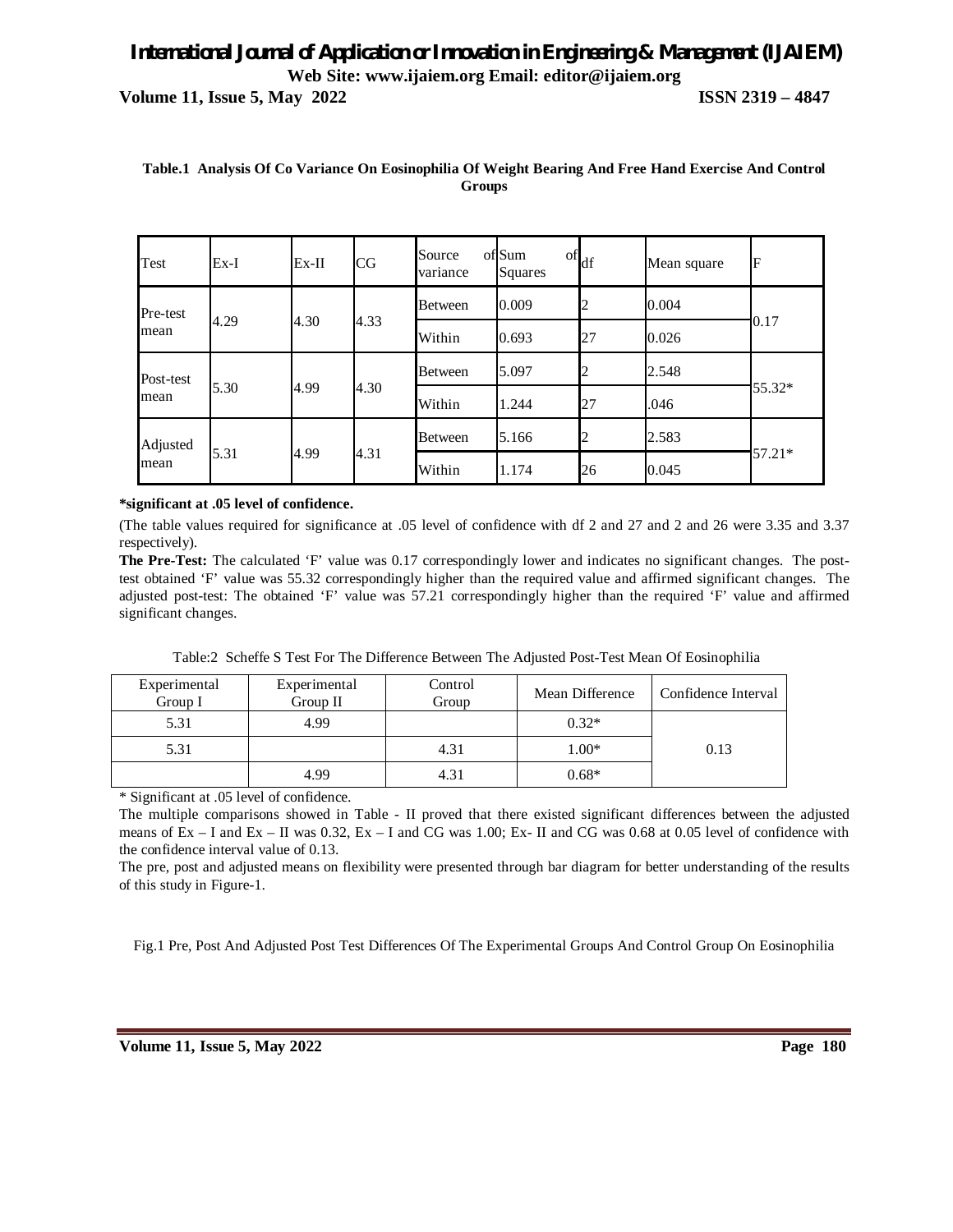**Volume 11, Issue 5, May 2022 ISSN 2319 – 4847**



#### **4.RESULTS**

Table:4 Analysis Of Co Variance On Haemoglobin Of Weight Bearing And Free Hand Exercise And Control Groups

| Test              | $Ex-I$ | $Ex-II$ | CG    | Source of<br>variance | Sum of<br>Squares | df             | Mean square | F      |
|-------------------|--------|---------|-------|-----------------------|-------------------|----------------|-------------|--------|
| Pre-test<br>mean  | 11.61  | 11.62   | 11.26 | Between               | 0.83              | 2              | 0.415       | 1.02   |
|                   |        |         |       | Within                | 11.04             | 27             | 0.409       |        |
| Post-test<br>mean | 13.53  | 12.18   | 11.20 | Between               | 27.48             | $\overline{2}$ | 13.740      | 16.24* |
|                   |        |         |       | Within                | 22.85             | 27             | 0.846       |        |
| Adjusted<br>mean  | 13.50  | 12.16   | 11.26 | Between               | 24.522            | 2              | 12.261      | 14.35* |
|                   |        |         |       | Within                | 22.220            | 26             | 0.855       |        |

\*significant at .05 level of confidence.

(The table values required for significance at .05 level of confidence with df 2 and 27 and 2 and 26 were 2.59 and 2.60 respectively).

**The Pre-Test:** The calculated 'F' value was 1.02 correspondingly lower and indicates no significant changes. The posttest obtained 'F' value was 16.24 correspondingly higher than the required value and affirmed significant changes. The adjusted post-test: The obtained 'F' value was 14.35 correspondingly higher than the required 'F' value and affirmed significant changes.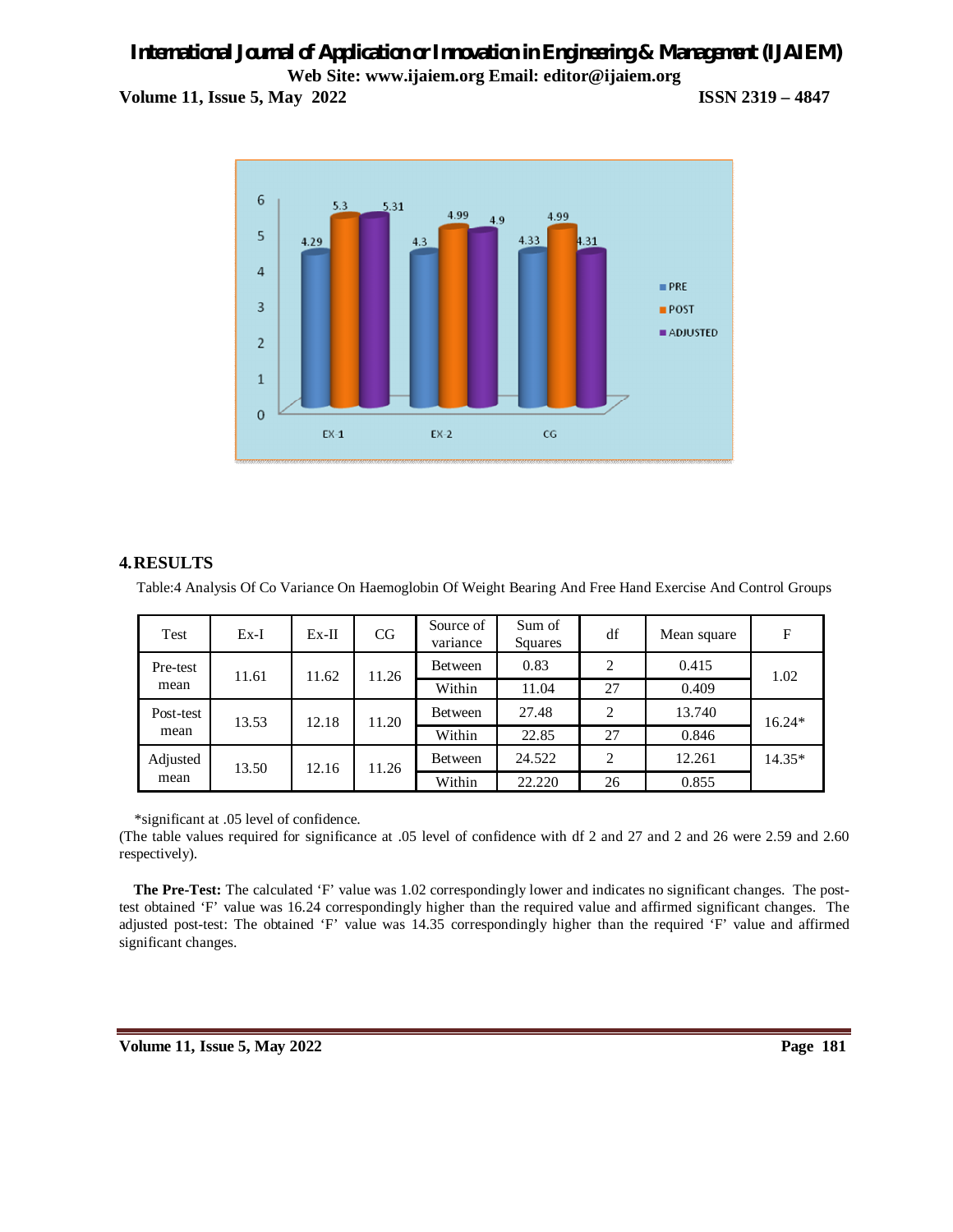# *International Journal of Application or Innovation in Engineering & Management (IJAIEM)* **Web Site: www.ijaiem.org Email: editor@ijaiem.org Volume 11, Issue 5, May 2022 ISSN 2319 – 4847**

Experimental Group I Experimental Group II Control Group Mean Difference Confidence Interval 13.50 12.16 - 1.34\* 13.50 | - 11.26 | 2.24\* | 0.14 - 12.16 11.26 0.90\*

Table 5: Scheffe S Test For The Difference Between The Adjusted Post-Test Mean Of Haemoglobin

\* Significant at .05 level of confidence.

The multiple comparisons showed in Table - IV proved that there existed significant differences between the adjusted means of  $Ex - I$  and  $Ex - II$  was 1.34,  $Ex - I$  and  $CG$  was 2.24;  $Ex - II$  and  $CG$  was 0.90 at 0.05 level of confidence with the confidence interval value of 0.14.

The pre, post and adjusted means on flexibility were presented through bar diagram for better understanding of the results of this study in Figure-1.



Fig 2.Pre, Post And Adjusted Post Test Differences Of The Experimental Groups And Control Group On Haemoglobin

The discoveries of this investigation were in concurrence with the discoveries of Engy Nahas, Amir Gabr (2016) revealed that adding aerobic exercises to medication has better effect on Haemoglobin level and scores of total symptoms of anemia than medication only. Plowman, Smith. (2011) find out Aerobic exercise can change the number of red blood cells and haemoglobin level in several ways. Endurance training may increase the number of red blood cells and may destruct them in some cases Hu, Lin. (2012) Exercise training can increase total Haemoglobin and red cell mass, which result in enhancing oxygen carrying capacity. Bone marrow stimulation, including stimulated erythropoiesis with hyperplasia of the hematopoietic bone marrow and improvement of the hematopoietic microenvironment are possible under lying mechanisms of effect of exercise training.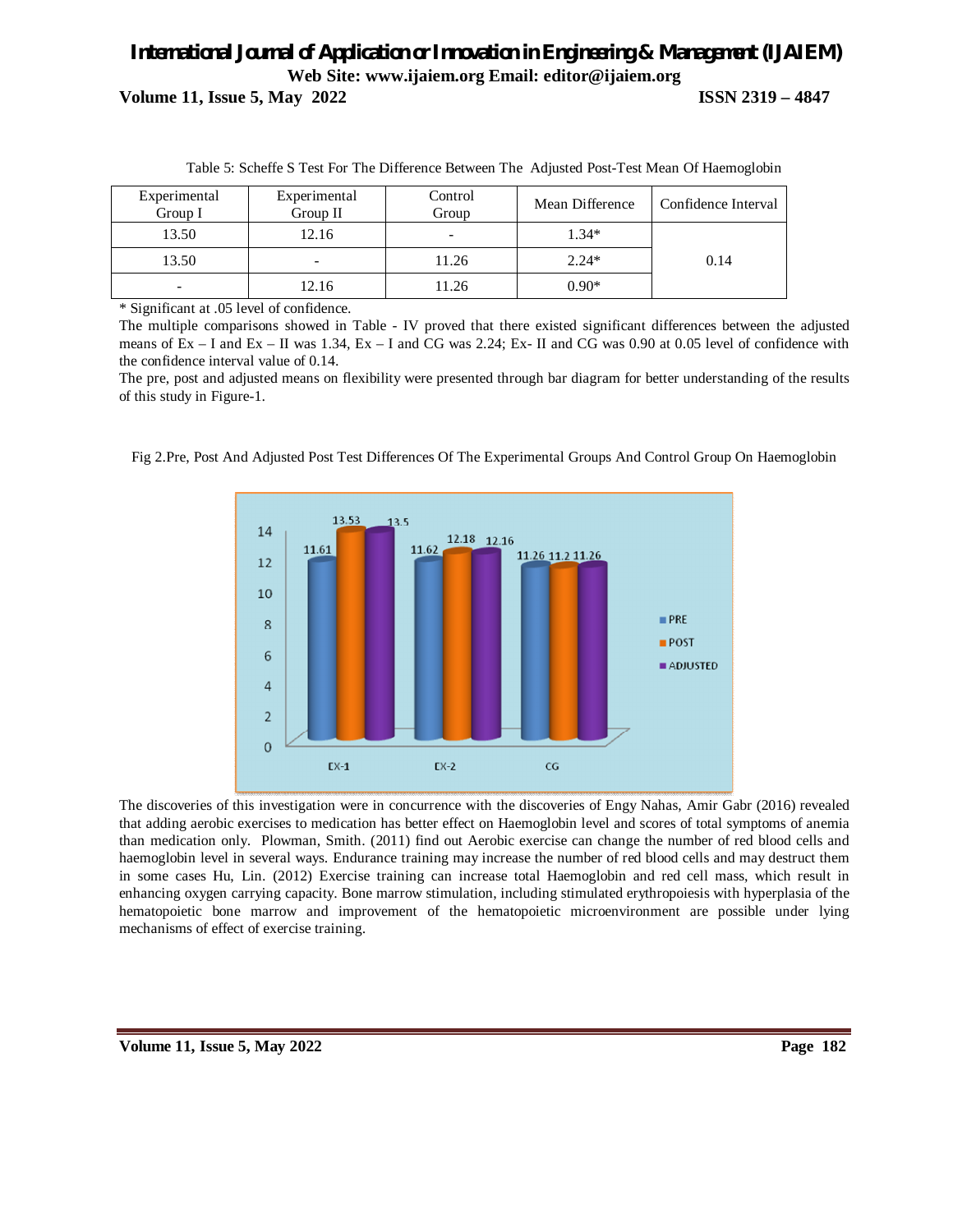**Volume 11, Issue 5, May 2022 ISSN 2319 – 4847**

#### **5.CONCLUSIONS**

The result of the study concluded that the significantly improved on eosinophilia and haemoglobin variables due to weight bearing exercise and calisthenics training, and also the study concluded that weight bearing exercise better that the calisthenics exercise on improving selected criterion variables among pregnant women.

#### **References**

- [11]Broadway, A. T. (2018). Physical Activity During Pregnancy and Birth Outcomes in South Carolina 2009- 2015 (Doctoral dissertation, University of South Carolina).
- [12]Elizabethlangley (2018), Prenatal cardio: Calisthenics. Low impact but tons of result. Retrieved 4th June 2020, from http://www.mypregnancy.sg/fitness/prenatal-cardio-calisthenics
- [13]Engy M. El Nahas and Amir A. Gabr (2017) impact of aerobic exercises on iron deficiency anemia in girls International Journal of Physiotherapy and Research, International Journal of Physiother Vol 5(5): p 2399-2404
- [14]Heffernan, A. E. (2000). Exercise and pregnancy in primary care. Nurse Practitioner, 25(3), 42.
- [15]Hu M, Lin W. Effects of Exercise Training on Red Blood Cell Production: Implications for Anemia, Acta Hematol. 2012;127(3):156–164.
- [16]Plowman S, Smith D. Exercise physiology for health fitness and performance, 3rd ed., Lippincott Williams & Wilkins, Philadelphia, 2011;401-407.
- [17]Reaven, Peter D., Elizabeth Barrett-Connor, and Sharon Edelstein. "Relation between leisure-time physical activity and blood pressure in older women." Circulation 83.2 (1991): 559-565.
- [18]McArthur C, et al. (2006) Suggestions for adapting yoga to the needs of older adults with osteoporosis. The Journal of Alternative and Complementary Medicine.; 0: 1.
- [19]Jothi, K., and Manoj Kumar. "Comparative effect of yogic practices with green tea supplementation on cholesterol leve
- [20]Jothi, K., and PS Sandeep Kumar. "IMPACT OF NORDIC WALKING WITH AND WITHOUT YOGIC PRACTICES ON SELECTED HEALTH RELATED PHYSICAL FITNESS VARIABLES AMONG MIDDLE AGED SEDENTARY MEN."ls of obese men." (2019).
- [21]Jothi, K. "Effect of Yogic Practices and Physical Activity on Selected Biochemical Variables among Sedentary Men." Online International Interdisciplinary Research Journal 2.4 (2006): 390-5.
- [22]Jothi, K. "Effects of Varied Physical Activities and Selected Yogic Practices on Psychological Well-Being in Arthritics Women K. Jothi."
- [23]Jothi, Dayanandan. "INFLUENCE OF DIURNAL PATTERNS ON SELECTED BIOCHEMICAL VARIABLES AMONG VETERAN ATHLETES."
- [24]Jothi, K., and Kumar Senthil. "Impact of sports in relation to socio-cultural factors among urban society." Online International Interdisciplinary Research Journal 4.4 (2014): 325-329.
- [25]Jothi, K., and Rina Poonia. "variations in body composition at different phases of menstrual cycle among sportswomen." Asian Journal of Multidimensional Research (AJMR) 7.2 (2018): 909-913.
- [26]Jothi, K. "Influence of Asana and Aerobic Exercises on Selected Physiological Variables of Pregnant Women and their Fetus." Recent Research in Science and Technology 3.1 (2010).
- [27]Jothi, K., S. Mangaiyakarasi, and S. Sabaananth. "Comparative effect of bharathana and asana on the flexibility among college students." (2011).
- [28]Karlekar, Mrs Sangeeta, S. Jayasingh Albert Chandersekar, and K. Jothi Dayanandan. "Effect Of Adapted Aerobic Dance On Reaction Time And Balance Among Intellectually Disabilied Girls." Annals of the Romanian Society for Cell Biology (2021): 18670-18673.
- [29]Karlekar, Mrs Sangeeta, S. Jayasingh Albert Chandersekar, and K. Jothi Dayanandan. "Effect Of Adapted Aerobic Dance On Reaction Time And Balance Among Intellectually Disabilied Girls." Annals of the Romanian Society for Cell Biology (2021): 18670-18673.

**Volume 11, Issue 5, May 2022 Page 183**